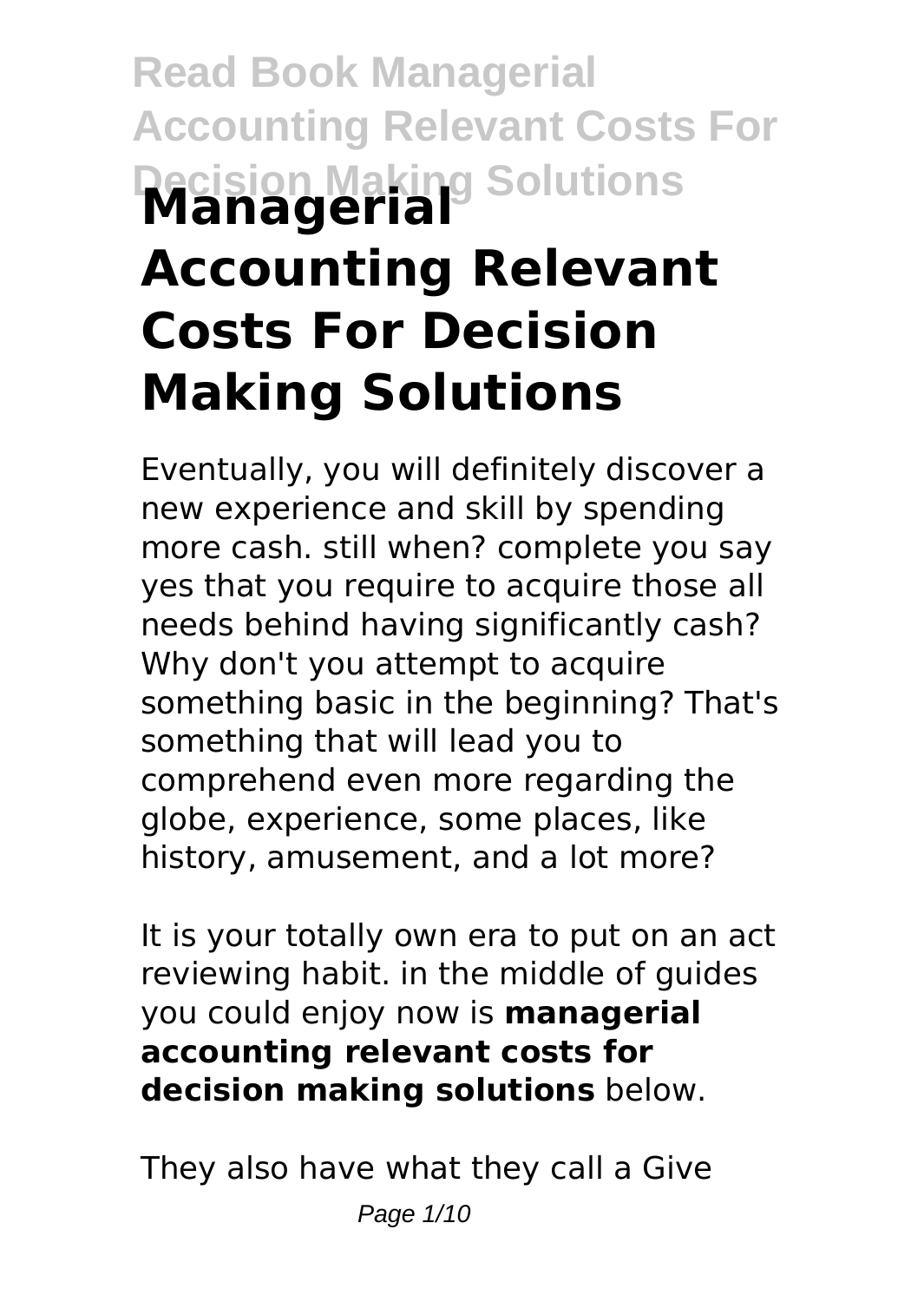**Read Book Managerial Accounting Relevant Costs For Decision Making Solutions** Away Page, which is over two hundred of their most popular titles, audio books, technical books, and books made into movies. Give the freebies a try, and if you really like their service, then you can choose to become a member and get the whole collection.

# **Managerial Accounting Relevant Costs For**

Relevant cost is a managerial accounting term that describes avoidable costs that are incurred only when making specific business decisions. The concept of relevant cost is used to eliminate...

# **Relevant Cost Definition**

Relevant cost refers to the incremental and avoidable cost of implementing a business decision. Relevant costing attempts to determine the objective cost of a business decision. An objective measure of the cost of a business decision is the extent of cash outflows that shall result from its implementation.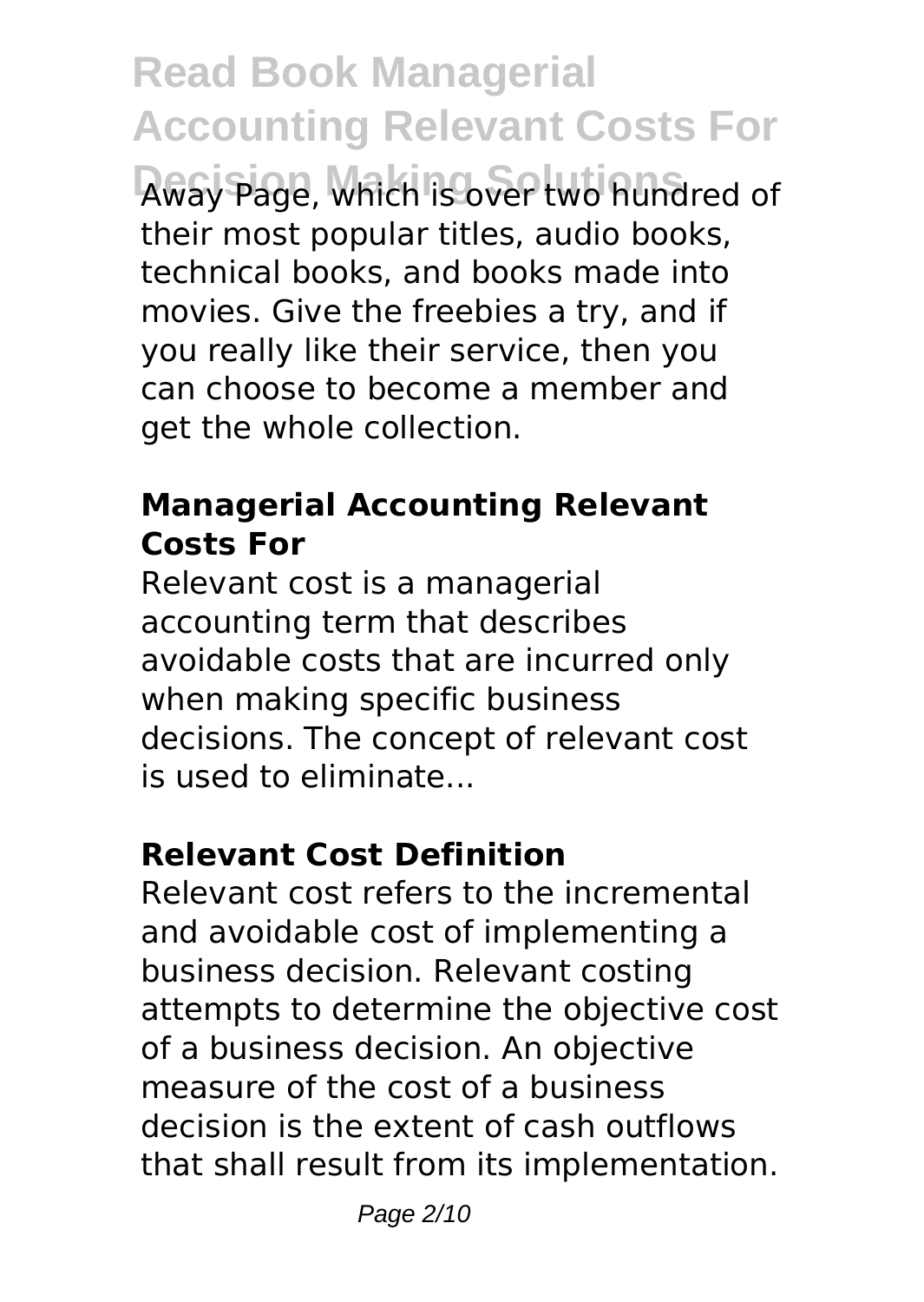# **Read Book Managerial Accounting Relevant Costs For Decision Making Solutions**

#### **Relevant Cost | Explanation | Examples | Concept ...**

Part of Managerial Accounting For Dummies Cheat Sheet In accounting, a cost measures how much you pay/sacrifice for something. Managerial accounting must give managers accurate cost information relevant to their management decisions. Here are several cost-related terms you encounter in managerial accounting:

#### **Key Costs Related to Managerial Accounting - dummies**

Relevant costing aids management in making non-routine decisions by analyzing relevant costs and benefits. Not all costs are useful in decisionmaking. Relevant costsrefer to those that will differ between different alternatives. Irrelevant costsare those that will not cause any difference.

# **Relevant Costing - AccountingVerse**

A relevant cost is a cost that only relates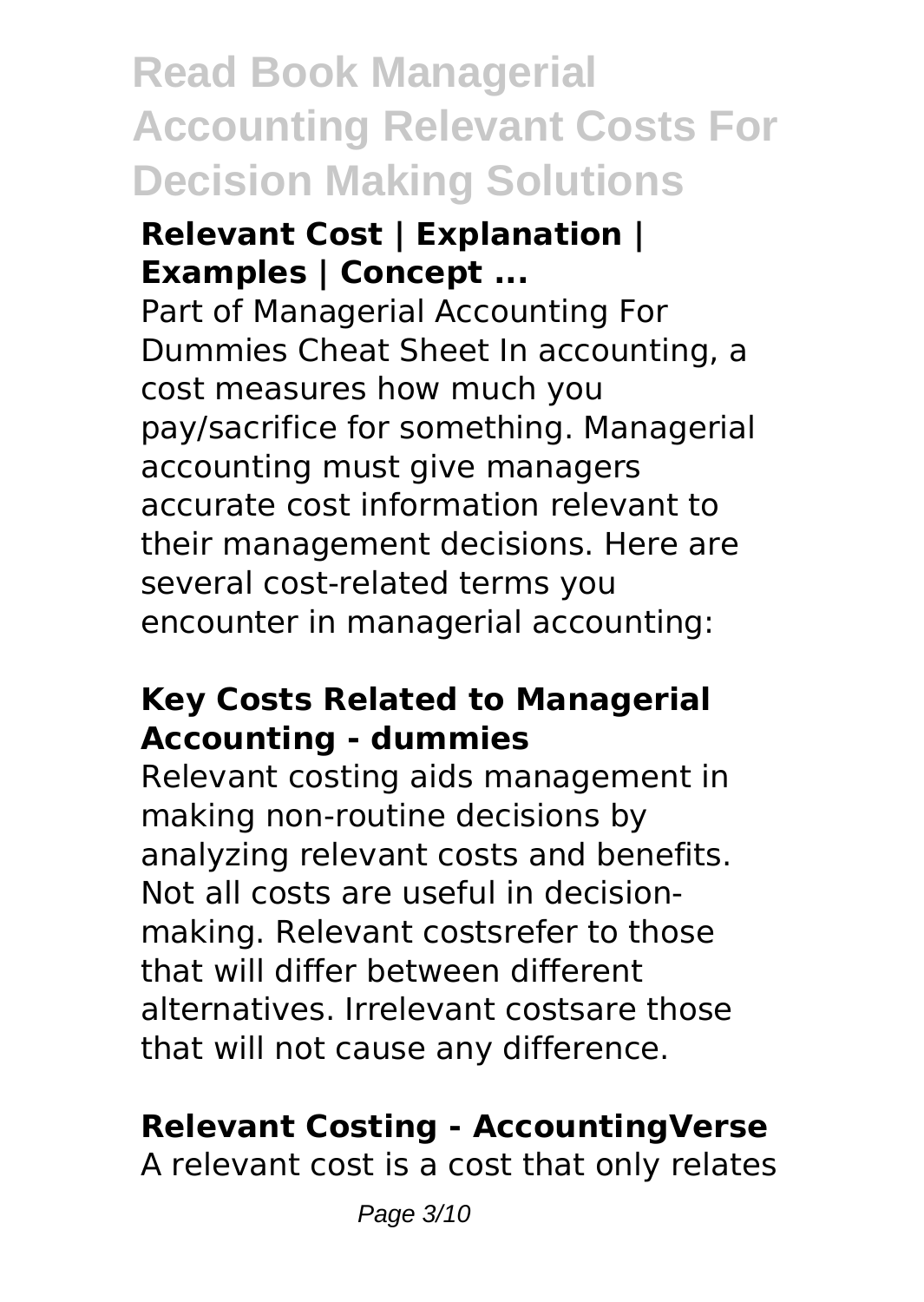**Read Book Managerial Accounting Relevant Costs For Decision Making Solutions** to a specific management decision, and which will change in the future as a result of that decision. The relevant cost concept is extremely useful for eliminating extraneous information from a particular decision-making process.

#### **Relevant cost definition — AccountingTools**

Relevant Costs - Managerial Accounting Decisions & Scenarios.MP4 | Video: 1280x720, 30 fps(r) | Audio: AAC, 44100 Hz, 2ch | 2.65 GBDuration: 6.5 hours | Genre: eLearning Video | Language: EnglishCommon managerial accounting decisions analyzed using relevant cost methods that can apply to all

#### **Relevant Costs - Managerial Accounting Decisions ...**

Relevant Costs. As mentioned earlier, relevant costs are those that will differ between different alternatives. Relevant costs include expected costs to be incurred as well as benefits forgone when choosing one alternative over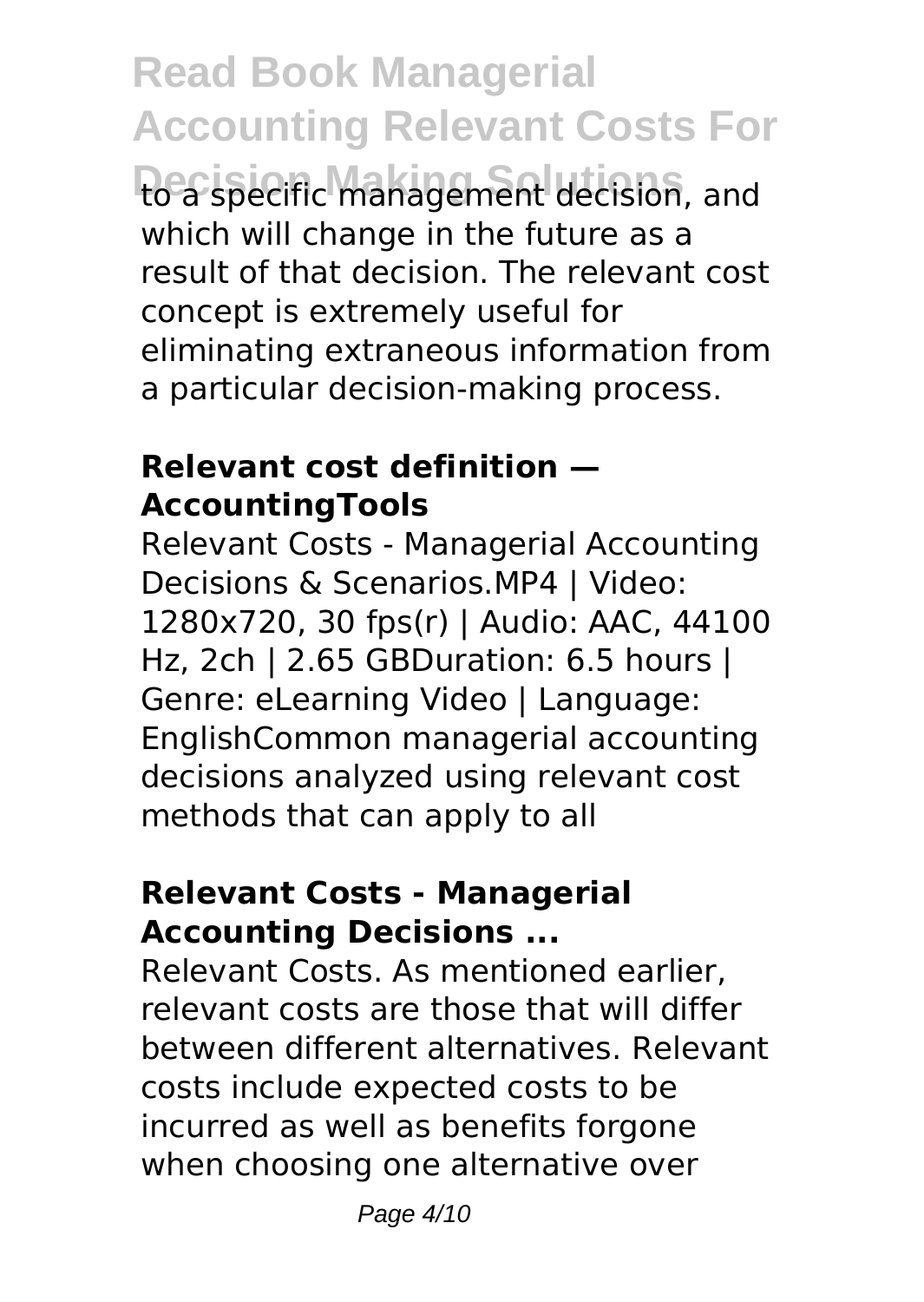**Read Book Managerial Accounting Relevant Costs For Decision Copportunity costs).** The IS difference in costs in choosing one alternative over another is known as differential ...

# **Relevant and Irrelevant Costs - AccountingVerse**

Questions are provided with answers: 1. We know that the controllable benefits less the controllable costs of an option equal its value. Can focusing only on relevant costs and benefits ever give us value& quest; 2. Many decisions often involve qualitative factors. How can you reconcile this fact with the concept of relevant costs& quest; 3. Every relevant cost is controllable. However not all ...

#### **Relevent costs notes - managerial acocunting - Managerial ...**

Relevant Cost Definition Relevant cost is a managerial accounting term that describes avoidable costs that are incurred only when making specific business decisions.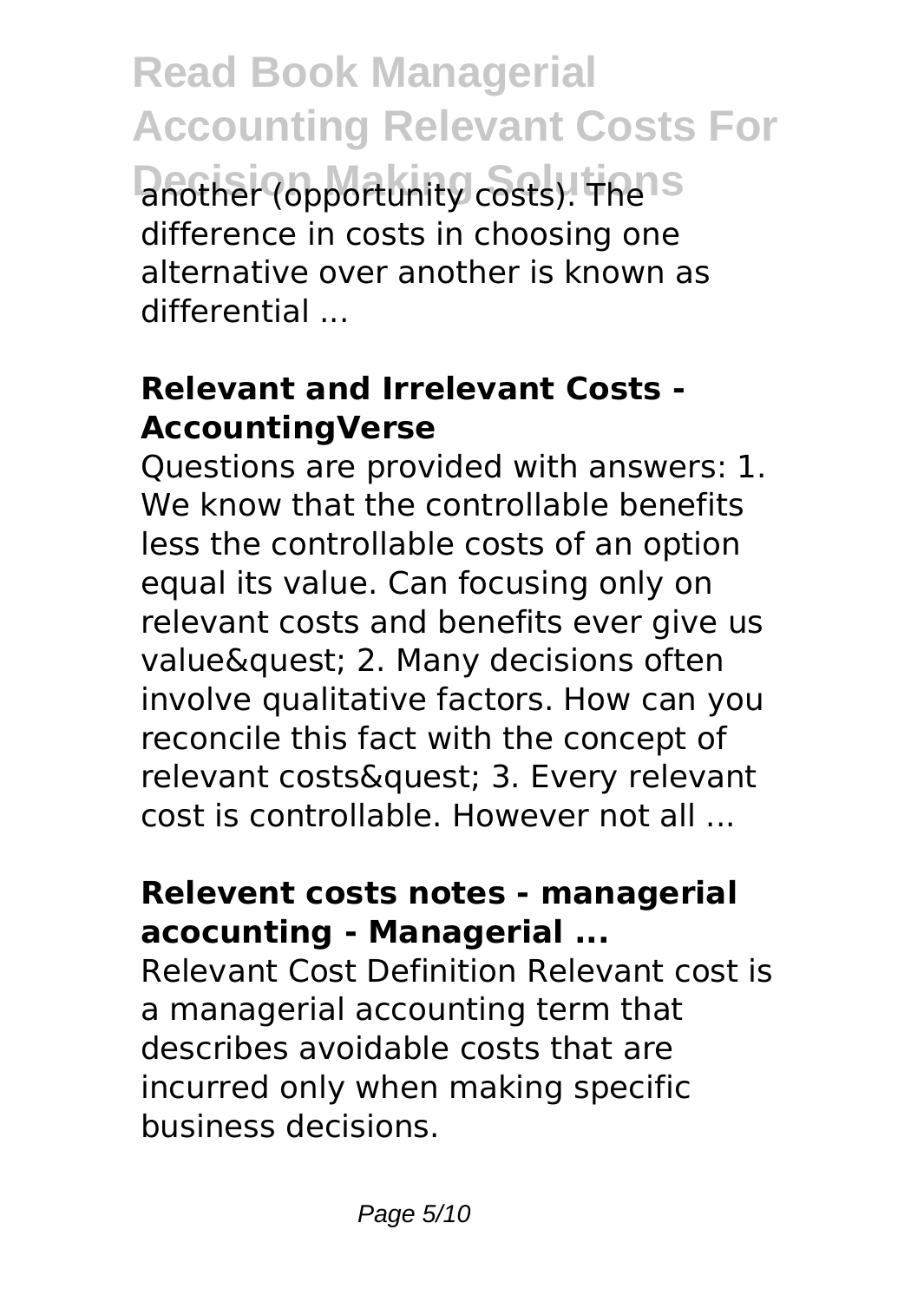**Read Book Managerial Accounting Relevant Costs For Decision Making Solutions Irrelevant Cost Definition** Managerial accounting provides useful tools, such as cost-volume-profit relationships, to aid decision-making. Cost-volume-profit analysis helps you understand different ways to meet your company's net income goals. This image describes the relationship among sales, fixed costs, variable costs, and net income:

# **Managerial Accounting For Dummies Cheat Sheet - dummies**

Common managerial accounting decisions analyzed using relevant cost methods that can apply to all large decisions 4.2 (76 ratings) Course Ratings are calculated from individual students' ratings and a variety of other signals, like age of rating and reliability, to ensure that they reflect course quality fairly and accurately.

# **Relevant Costs - Managerial Accounting Decisions ...**

Relevant Costs Analysis The most

Page 6/10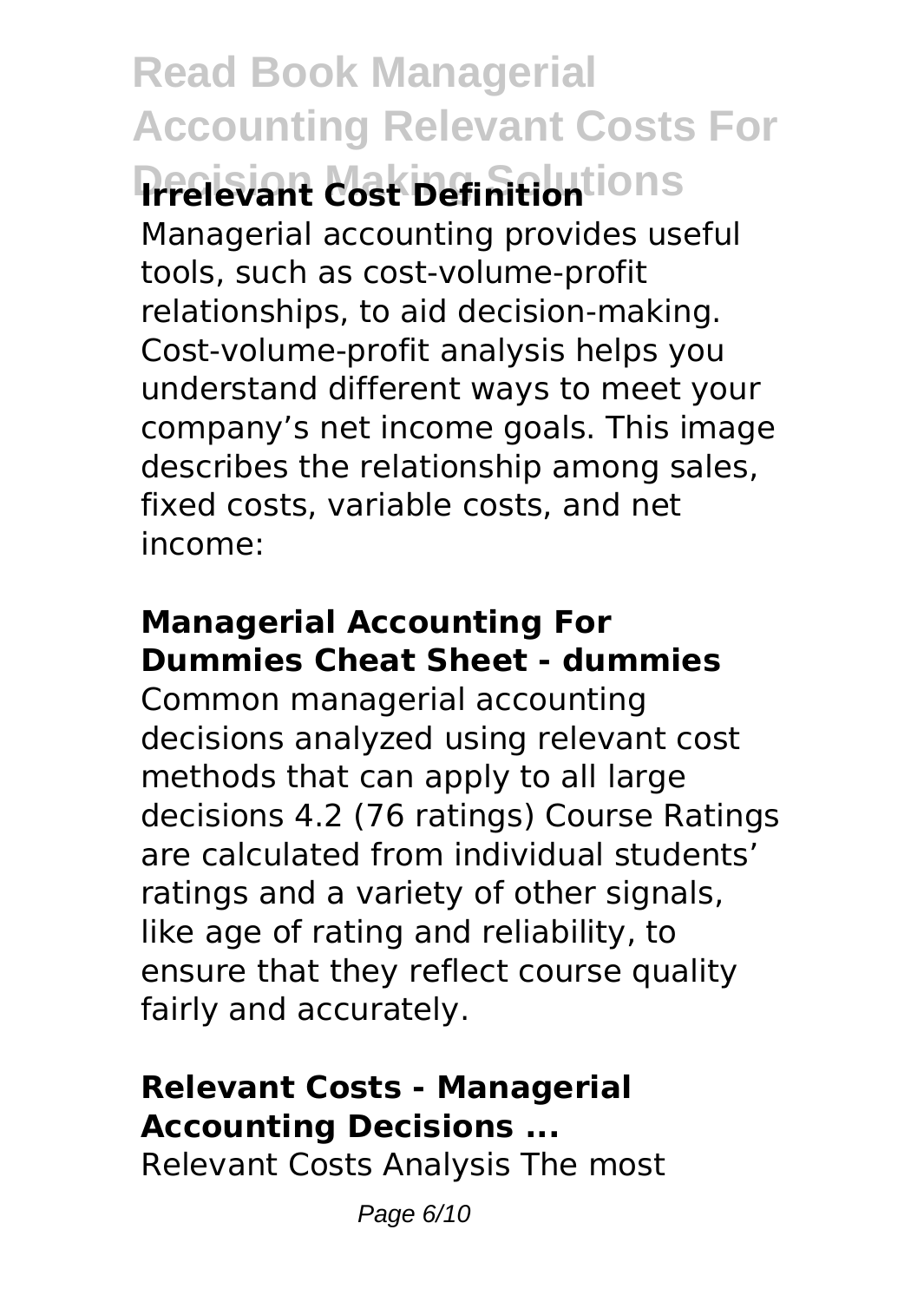**Read Book Managerial Accounting Relevant Costs For Important job of the management** accountant is to conduct a relevant cost analysis to determine the existing expenses and give suggestions for the future activities. One question stands out here: How should I spend my budget?

#### **6 Reasons Why Management Accounting Is Important for ...**

Relevant revenues or costs in a given situation are future revenues or costs that differ depending on the alternative course of action selected. Differential revenue is the difference in revenues between two alternatives. Differential cost or expense is the difference between the amounts of relevant costs for two alternatives.

# **10.1 Differential Analysis | Managerial Accounting**

Chapter 1: Nature of Managerial Accounting and Costs Chapter 1 Study Plan; 1.1 The Role of Accounting in the Basic Management Process; 1.2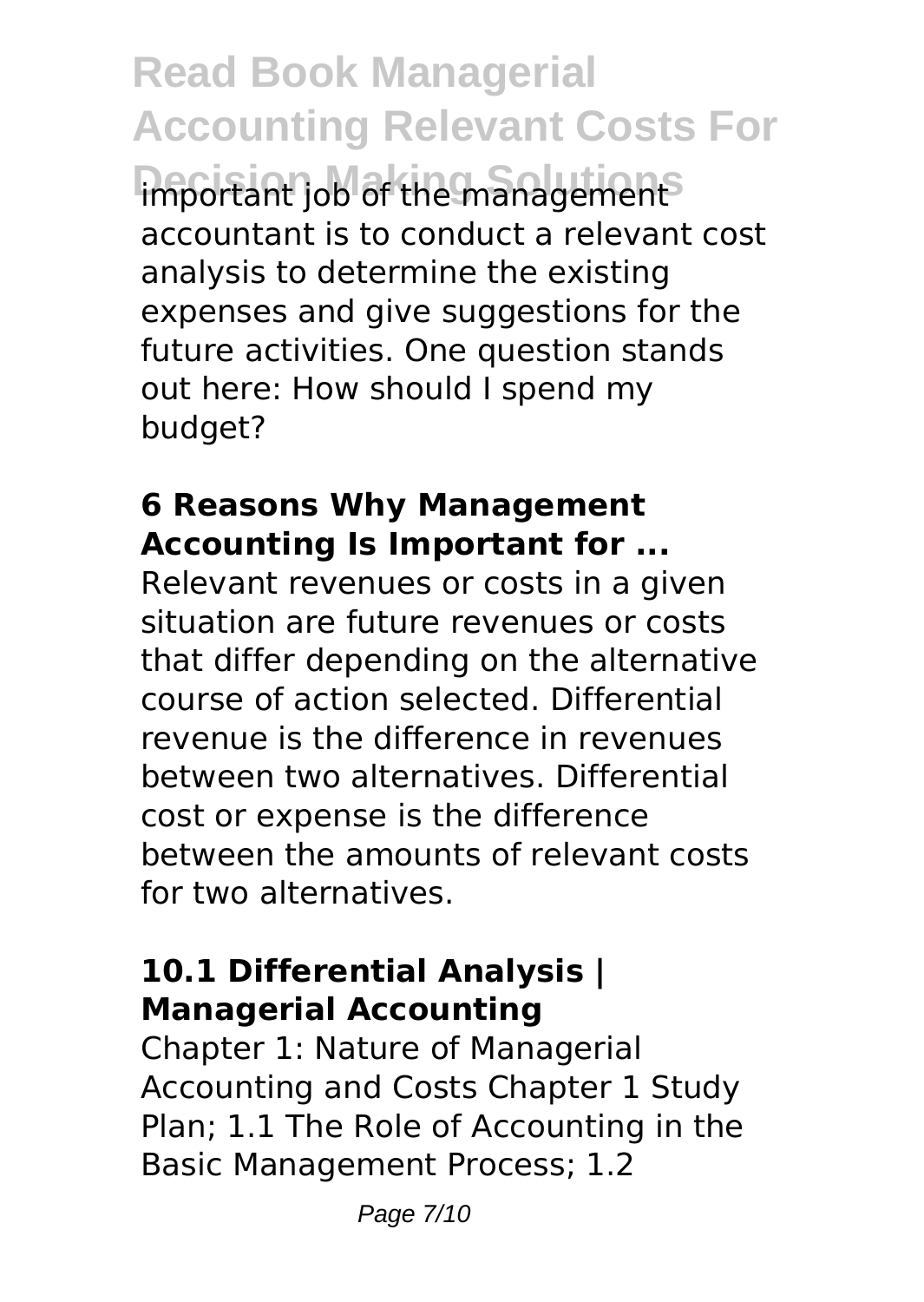**Read Book Managerial Accounting Relevant Costs For Decision Making Solutions** Characteristics of Managerial Accounting Reports; 1.3 Costs and Expenses; 1.4 Cost Classifications Used for Planning and Control; 1.6 The Statement of Cost of Goods Manufactured; Chapter 1 Key Points; Glossary

## **Managerial Accounting | Simple Book Production**

When making decisions, managers should only focus on relevant costs- those costs that differ among the various alternatives. This video shows how to evaluate relevant costs (and ignore sunk costs...

#### **Relevant Costs (Managerial Accounting)**

Although the specifics of each decision differ, the concept of relevant costs helps us put together a process for gathering and analyzing data, picking up the information that matters, and removing all the excess data that does not matter to our decision. Understanding relevant costs will reduce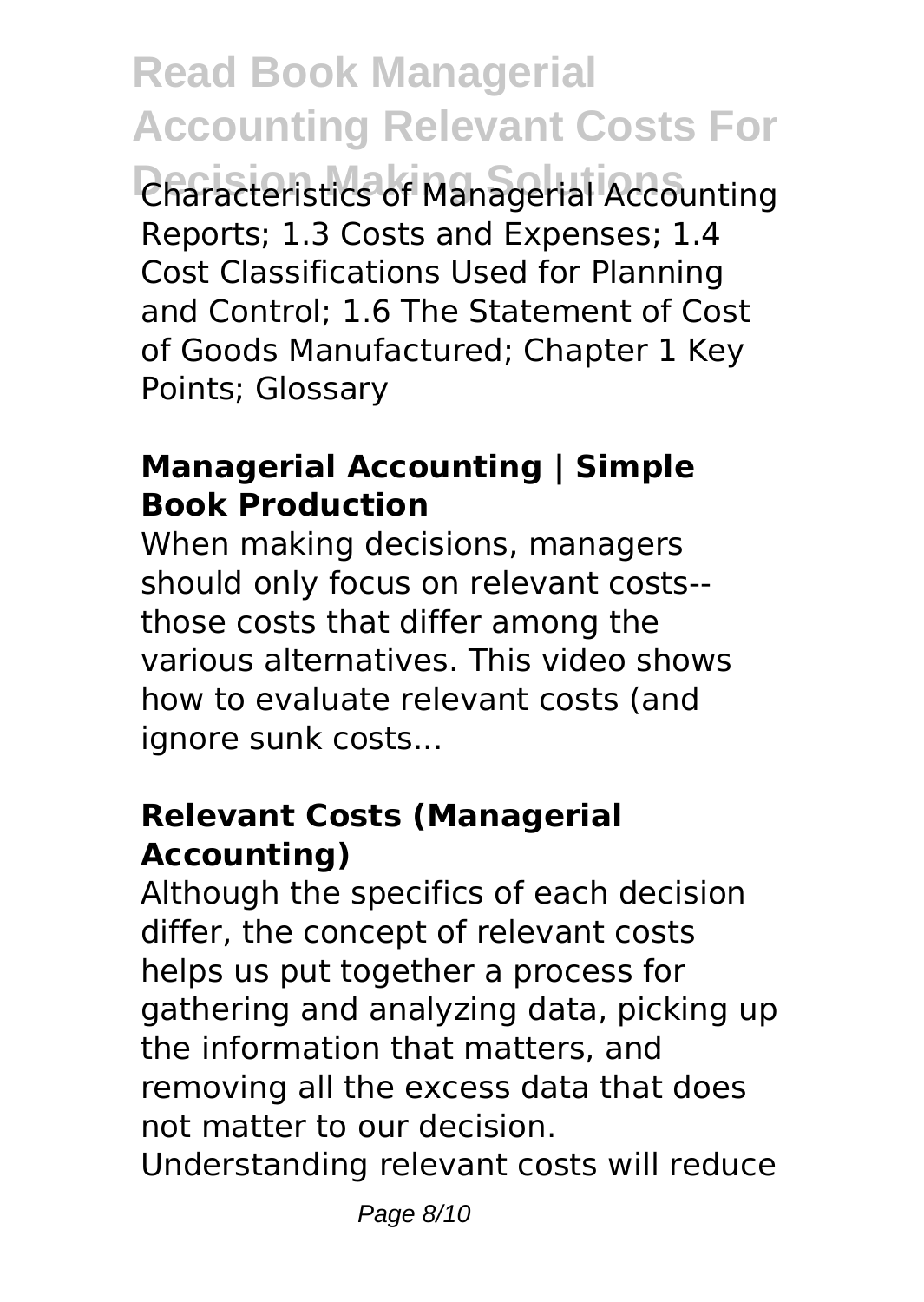**Read Book Managerial Accounting Relevant Costs For** the likelihood of making incorrect<sup>s</sup> decisions based on a sunk cost effect or not taking into account opportunity costs.

# **[Expired] Relevant Costs - Managerial Accounting Decisions ...**

In accounting, a cost measures how much you pay/sacrifice for something. Managerial accounting must give managers accurate cost information relevant to their management decisions.

#### **WGU UFC1 Managerial Accounting Flashcards | Quizlet**

<br/> -Calculate both the total product cost (using standard accounting. practices) and the relevant cost for this custom job. -What is the lowest price at which the tender should be submitted, assuming that Harris Construction wants to make a profit of \$200? What will be the impact of such a price on profits reported in the management profits ...